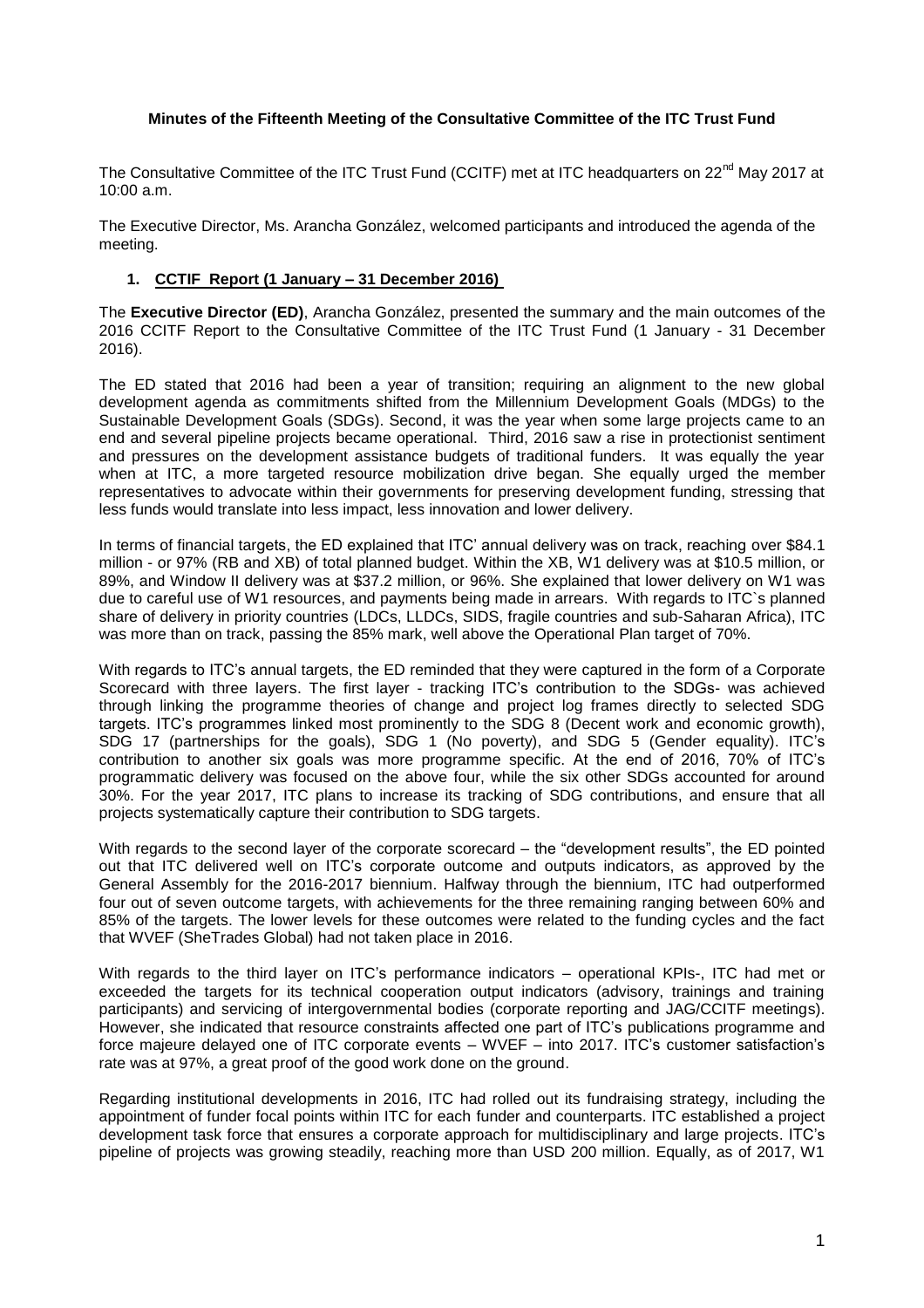had grown, albeit at a slower rate. ITC had raised the bar in gender mainstreaming in its interventions, exceeding the 40% target of women/women owned MSME beneficiaries

#### **Comments from Members and Discussion**

The **delegate from the UK**, in his capacity as **donor coordinator**, delivered a joint statement on behalf of the ITC donors' group. He praised the CCITF report, which provided a good sense of how ITC has been using resources to deliver results. ITC had maintained a strong delivery despite a reduced budget in 2016, and had achieved a near 100% client satisfaction. He appreciated ITC's rapid response to new development challenges including women's economic empowerment, the green economy and refugee crisis, while keeping a good geographic and thematic coverage with a particular emphasis on LDCs.

The donor coordinator had four sets of questions. First, on ITC's preparations for the Strategic Plan 2018- 21, he thanked ITC for the opportunity to contribute via the online survey. He suggested that it might be preferable to solicit feedback in an informal discussion and to organize a meeting on the progress made. He also proposed that given that most country representatives do not have SME development experience, it could be beneficial to invite an ITC TPO beneficiary, who could enrich the discussion.

Second, it was good to see that ITC had kept the same level of XB funding compared with the previous year, given earlier worries of financing shortfalls. However, there had been a decline in Window 1 resources, which he acknowledged to hamper ITC's capabilities to invest in global public goods, in business development and innovation. He inquired about ITC's mitigation plan in case Window 1 funding would become harder to secure. On Window 2, he noted that ITC had made considerable efforts to break up project management silos and create a 'one-ITC' way of working. He inquired if this created room for competition between ITC sections for a finite pool of W2 funding. On engaging with new funders, ITC's funder group welcomed the fact that ITC had been able to engage more deeply with new institutions like the Islamic Development Bank and the Qatar Development Bank. With regards to 2017 budget, he asked how confident ITC was in continuing to meet resource mobilization targets.

Third, on programme development, acknowledging ITC efforts to develop the approach and the underlying theories of change, he inquired if these helped facilitate fundraising or cross-project coherence.

Fourth, on impact and monitoring/evaluation, the donor community was pleased to see that the CCITF report closely linked ITC's programmes, projects with the SDG targets. He requested more narrative in the SDG reporting section with linkages to project spending and outcomes in future reports.

Regarding ITC corporate scorecard, it would be useful to have details as to why fluctuations vis-à-vis set targets occurred, and the corrective measures or adjustments ITC would be taking. Particularly, on the less-than-expected number of enterprises that reached overseas markets, he inquired if there was a way to unpack the effect that many SMEs transact through intermediaries. On evaluation, donors thanked ITC for the frankness and depth of project-specific evaluations and the good progress made on RBM over the last couple of years.

The **delegate from the Netherlands** congratulated ITC for the good work done on SDG mapping and for setting a good example for other IOs to follow. She concurred on the improvement of the evaluation function and requested further improvements at the outcome level reporting. She was happy that ITC was going to use IATI standards. She confirmed Netherlands continued support for ITC and the ongoing discussions on the new NTF IV grant.

The **delegate from Norway** appreciated ITC's programmatic approach and having logframes with concrete targets and results. Norway was particularly happy about ITC's inclusive and sustainable trade related programmes.

The **delegate from Japan** inquired about the ITC cash position by the end of 2016, and if the balance included funds transferred to ITCfor multiyear projects.

The **delegate from Australia** inquired about integration of innovation in the working culture of ITC across the organization.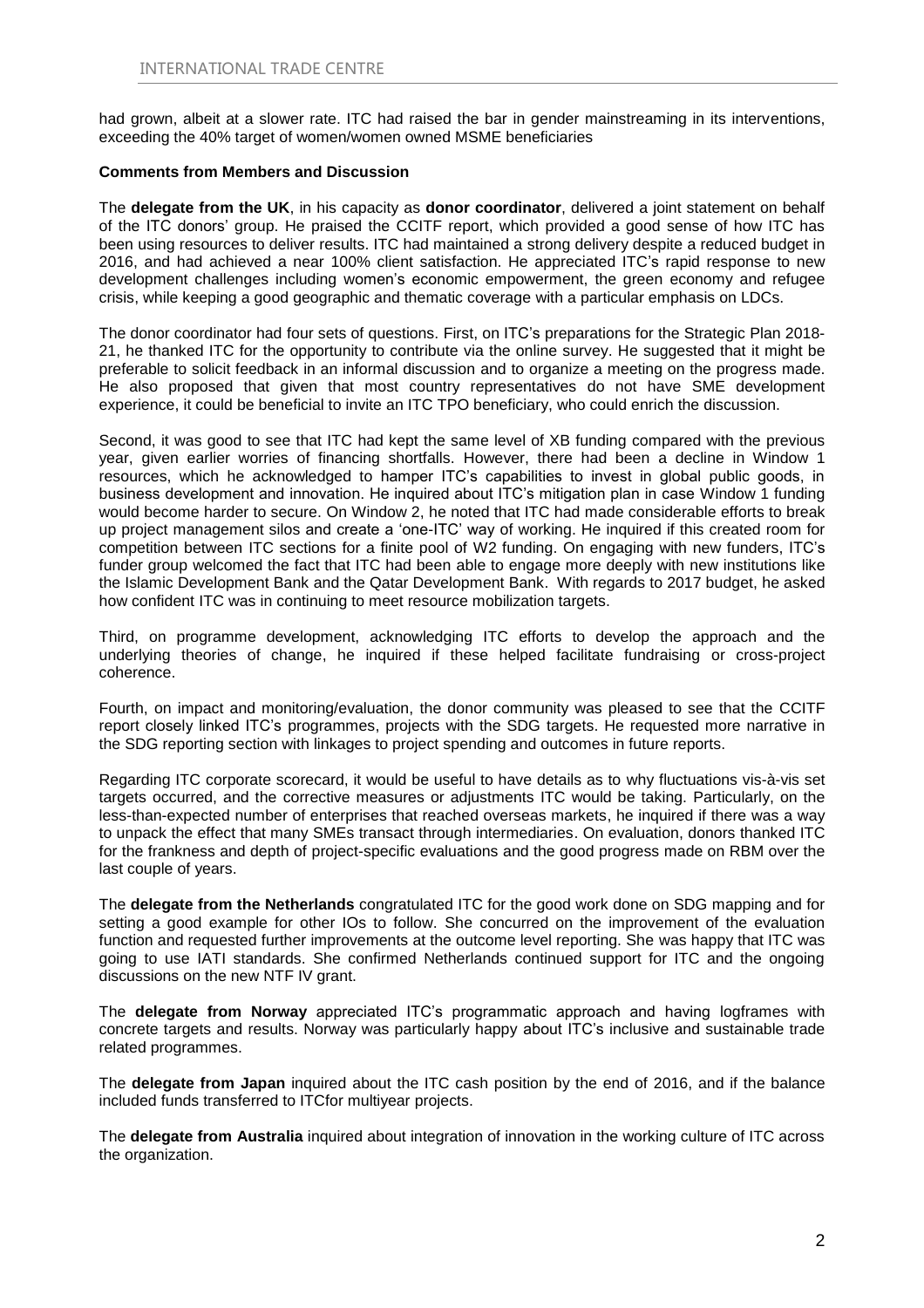Through a written statement, **the delegate from the United States** noted that the CCITF report for 2016 responded to a number of previous CCITF requests, including the importance of ITC's Independent Evaluation and ITC's risk management framework. The US appreciates the informal consultations throughout the year and the opportunity to engage in aspects of ITC's planning, from review of the 2017 Operational Plan to various discussions on technical topics, to the opportunity to feed into ITC's next Strategic Plan (2018-2021).

The Unites States Government, through USAID is pleased to expand collaboration with ITC. In September 2016 a new grant agreement was signed that provides a broad base for technical assistance and support to USAID operating units, as well as financing for new activities that could include non-tariff measures, e-solutions, value added to trade, and ITC's Sustainability Marketplace.

The USAID Asia Bureau, through ITC's Sustainability Marketplace, will create long-term partnerships between upstream farmers and downstream multinational buyers in value chains. In Nepal, USAID will finance a second tranche of training to Nepal's Trade and Export Promotion Centre. In partnership with the U.S. Department of State, USAID plans to add additional funding into the new grant to support SMEs in Central American countries. This new activity will try to identify export opportunities and address nontariff barriers to trade. In parallel, USAID will continue to support a regional approach to overcoming trade obstacles related to NTMs across cooperating Arab countries and USAID looks forward to continued cooperation with ITC in several areas of common interest.

**The Executive Director, Arancha González** thanked the Delegates for their feedback, took note of the positive receipt of the CCITF report and answered questions raised. On the Strategic Plan preparatory process, ED explained that discussions included ITC's client network; consultations with TPOs were held during the WTPO in December 2016 in Morocco as well as with the Trade and Investment Support Institutions (TISI) Advisory Board that meets twice a year to provide strategic guidance to support ITC in continuously improving the quality, relevance, and effectiveness of the TISI strengthening programme and networking activities. They are indeed a good sounding board for ITC's work as they are its replicators in the field. In addition, ITC has solicited feedback from companies, and the survey was open on the ITC website for all stakeholders that want to contribute.

Regarding the decrease in W1 funding, ITC's coping strategy includes reducing expenditures and reallocating funds where opportunities exist. Reducing core contributions comes with consequences; it translates into less innovation, less investments in our work with institutions, a reduced capacity to leverage ITC's work, less scope to invest where there are priority needs and to respond rapidly to demands from the field. The ED added that currently ITC is having positive discussions with its main funders on W1 contributions for 2017 and beyond.

Competition for funding among ITC operational units is limited by separating business management from project development and project implementation.

With regards to capturing results data, in particular on impact on livelihoods, work was ongoing. ITC was striving to account for all concerned beneficiaries – including for example all individual farmers in the supply chain. On ITC's cash position, the ED informed that this indeed included funds for multiannual projects' implementation. The ED confirmed that the cultural change in ITC and uptake of innovation in ITC's work processes advanced well. On fund raising targets for 2017, ED confirmed that ITC was - in May - already  $2/3<sup>rd</sup>$  on the way in terms of volume of signed grant agreements. She explained that the project pipeline was tracked by categories set on levels of funding certainty and that she was confident the remaining 1/3<sup>rd</sup> would be signed by the end of the ear.

## 2. **Update on ITC`s management response to external and OIOS evaluations**

The **Executive Director** explained that as per the update provided to the CCITF on the implementation of actions as per the ITC's management response to its external and OIOS evaluations; by end of 2016 the overall implementation rate stood at 85%.

There are still four areas that are in progress: improvements to the CRM will remain an open item; full costing of ITC's services will be completed by the end of 2017: the risk management framework will see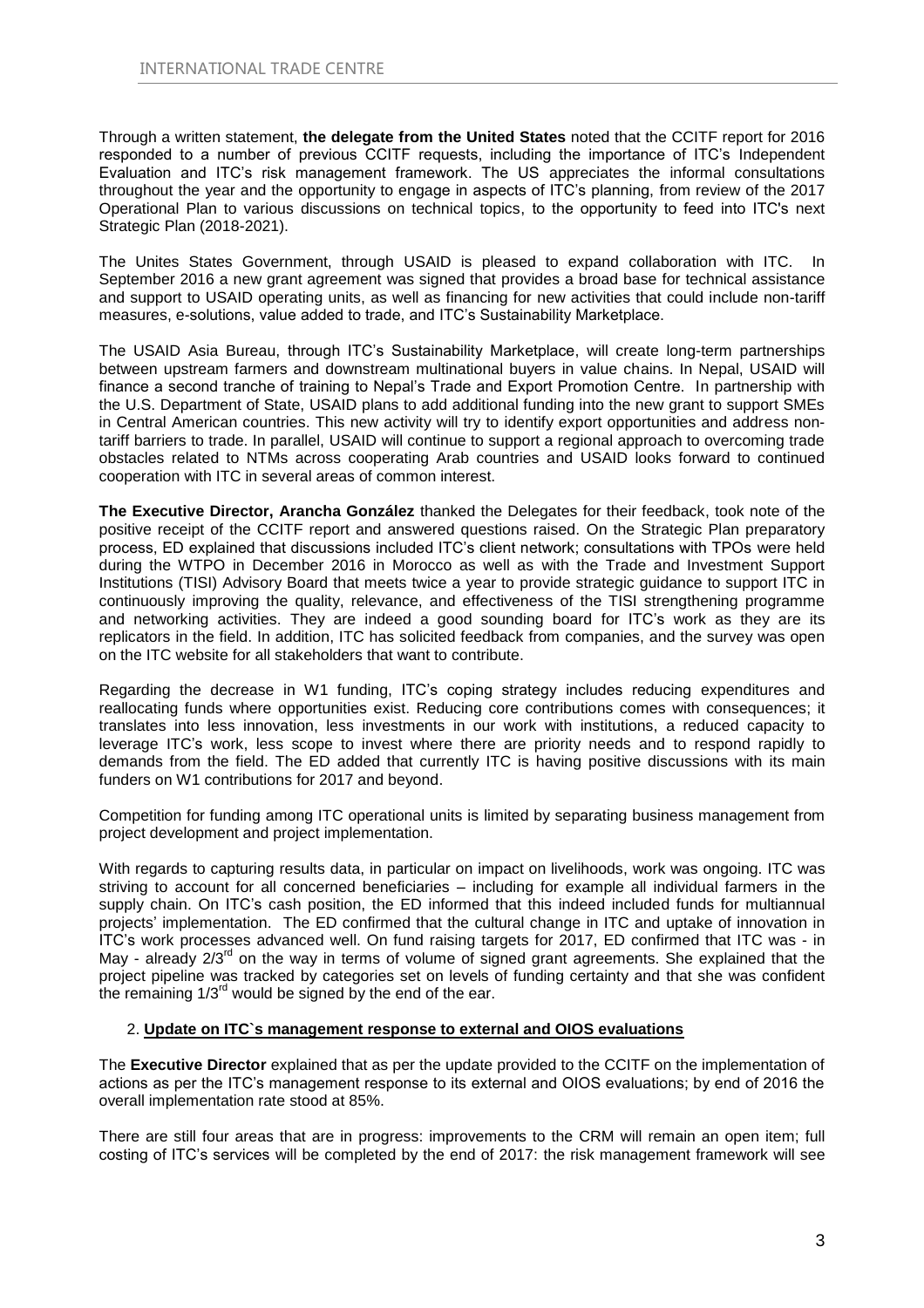the risk register and ITC's risk universe completed by the end of the 3<sup>rd</sup> quarter of 2017; evaluation guidelines and the e-learning course on evaluation for ITC staff will be completed by the end of the first half of 2017.

The full report on the implementation of the ITC Management Response actions was provided at the CCITF meeting and distributed electronically to the membership.

## **3. ITC's new Strategic Plan 2018 – 2021**

**John Gillies, Senior Advisor,** presented the key elements and the preparatory process for ITC's new Strategic Plan 2018 - 2021. It is moving in parallel with the UN Secretary General's review of the UN System. The results of this UN Secretariat led assessment will be concluded before the UN Agencies complete their new strategic plans.

In terms of process, ITC had launched its client survey as well as the consultations both internally and externally with the Geneva trade and development community, the UN family, ITC beneficiaries and the field network. In terms of the structure, the plan would keep close to its current form and would aim to better reflect partnerships and beneficiary country geographies. A presentation would be given during the JAG, outlining the main direction and feedback provided.

It would be important to hear from the members, particularly as it related to trends and developments that affect their Governments' interactions with ITC, their views on ITC's strengths, as well as any other comments, questions and recommendations.

## **Comments from Members and Discussion**

The **delegate from the UK** informed that he would revert back on the questions posed by ITC and the on-line survey that was launched, especially following feedback and inputs from the related teams in the capital.

The **delegate from India** thanked the ED and ITC for this briefing during the CCITF. Given the diversity of definitions used for SMEs and as they are central to ITC's mandate and strategic plan, he considered it important to address the definition in the Strategic Plan. He acknowledged the central role ITC places on reaching the bottom of the pyramid and how this required identifying and maximizing resources available. He suggested referring to complementarities and overlaps, if any, with other international organizations operating in the same space as ITC, including its parent institutions UNCTAD and WTO. Looking at the SDGs, and particularly the one on global partnerships for development, working with others including ITC's engagement with the private sector and civil society organizations were key elements to highlight.

The **EU delegate** asked whether, even if the deadline for responses to the online survey had passed, if it was still possible to solicit feedback from relevant colleagues and parties who would be well placed to provide substantive inputs.

It was confirmed that further survey responses were welcome and the link to the survey would be shared again.

## **4. Update on ITC's cash flow**

**Iris Hauswirth, Chief of Strategic Planning Performance and Governance** presented a brief update on the state of ITC's cash flow. She explained that there was a trade-off between the ability of dealing with unforeseen cash-flow issues and funding cuts, and keeping the operating reserve and carry-over balance low.

With regards to the status of Window 1 funding, she informed of expected contributions for 2017 and repeated that for operational efficiency, it was important to receive funds as early as possible, or at least on a planned date. She thanked funders who had already provided multi-year funding to the ITC through Window 1.